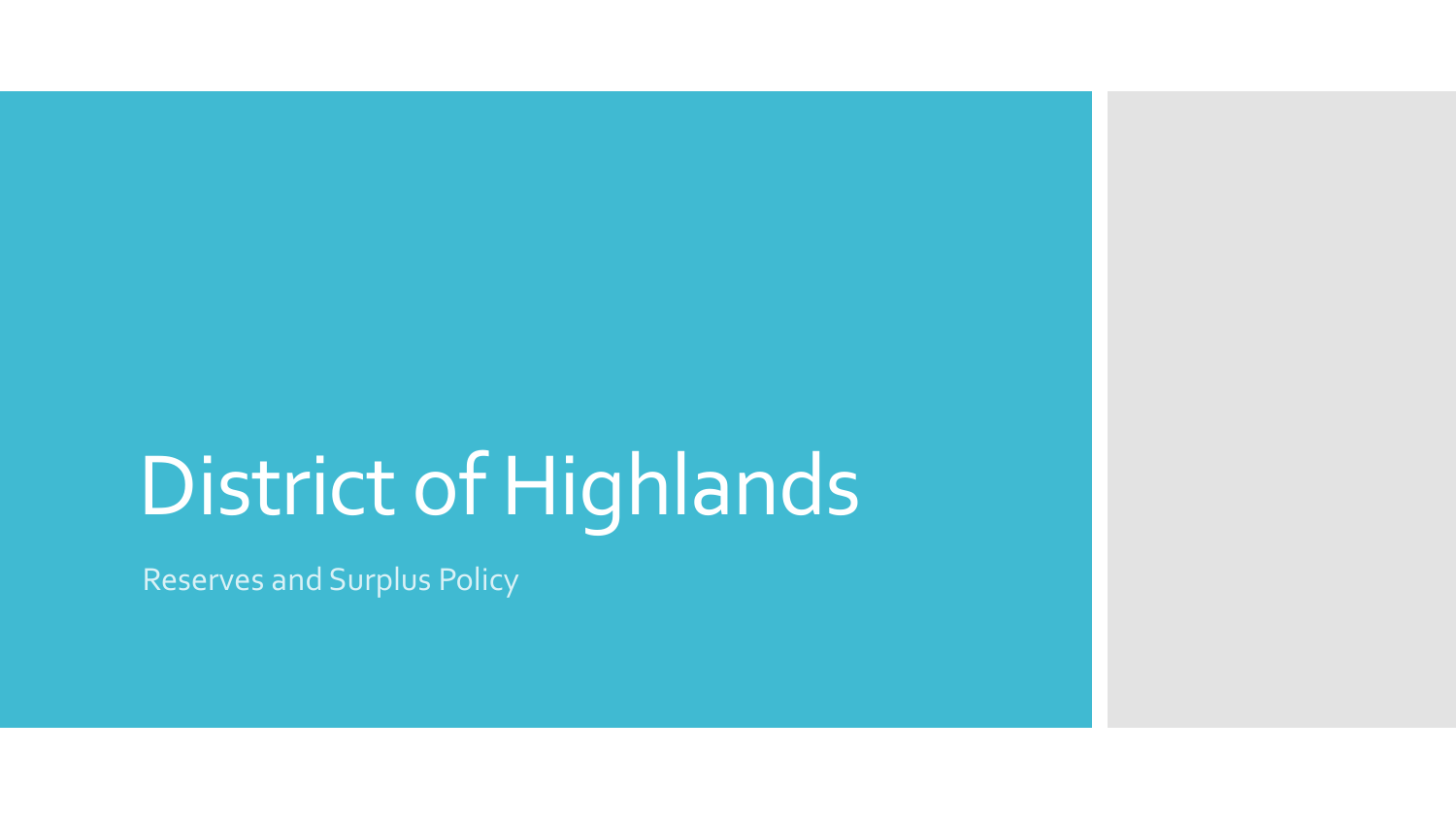## Asset Management British Columbia

Asset Management for Sustainable Service Delivery –A BC Framework

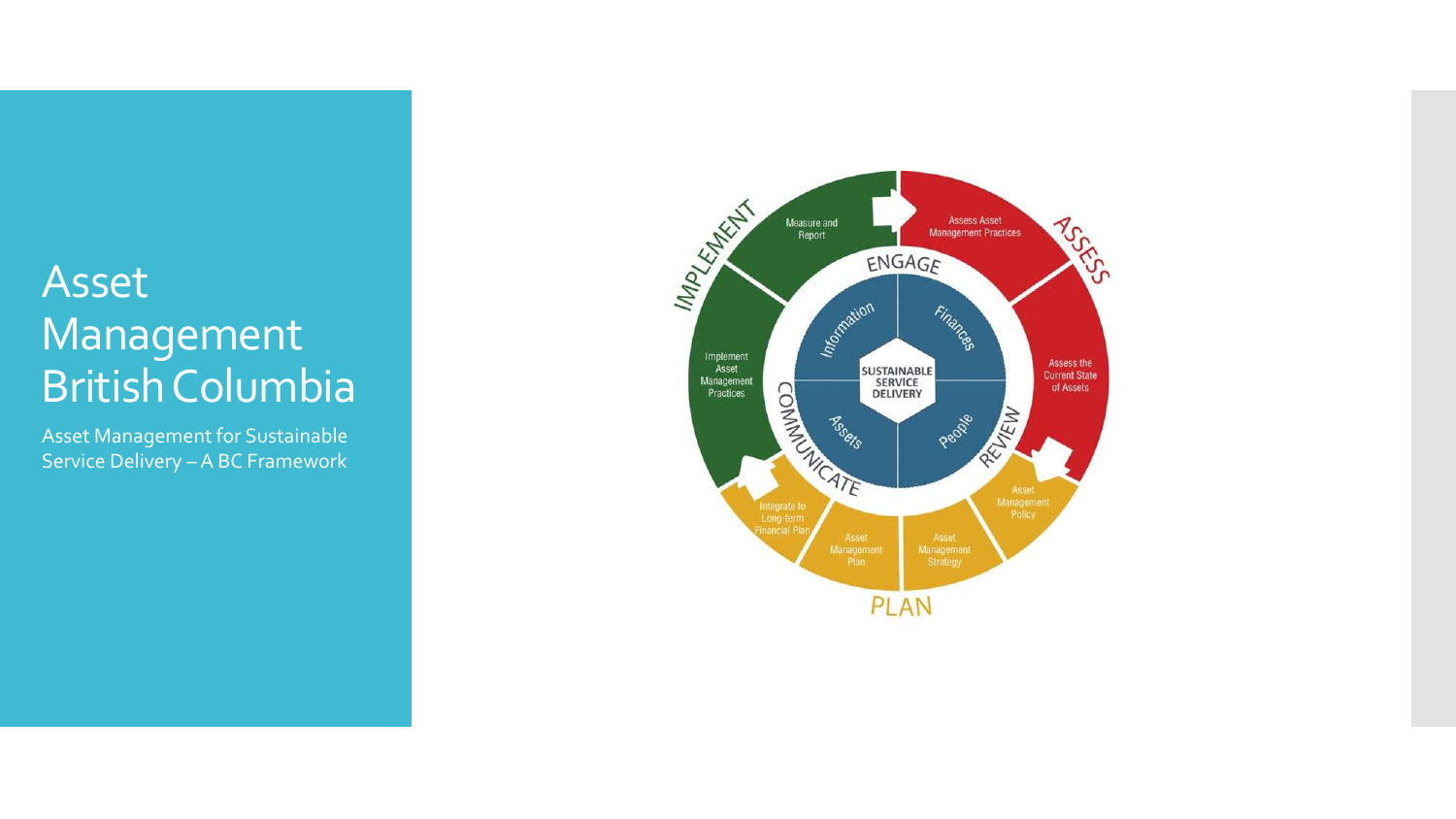Why is Reserves and Surplus Management Important ?

Council has adopted an Asset Management Plan and Policy.

Next Step – Reserves and Surplus Management

- Healthy reserves and surplus levels are important in achieving community goals such as financial health and stability. They are also a component of sustainable asset management.
- Reserves and Surplus Management (Policy) provides consistent direction for the establishment, maintenance and use of Reserves and Surplus in meeting the Districts short-term and long-term financial goals.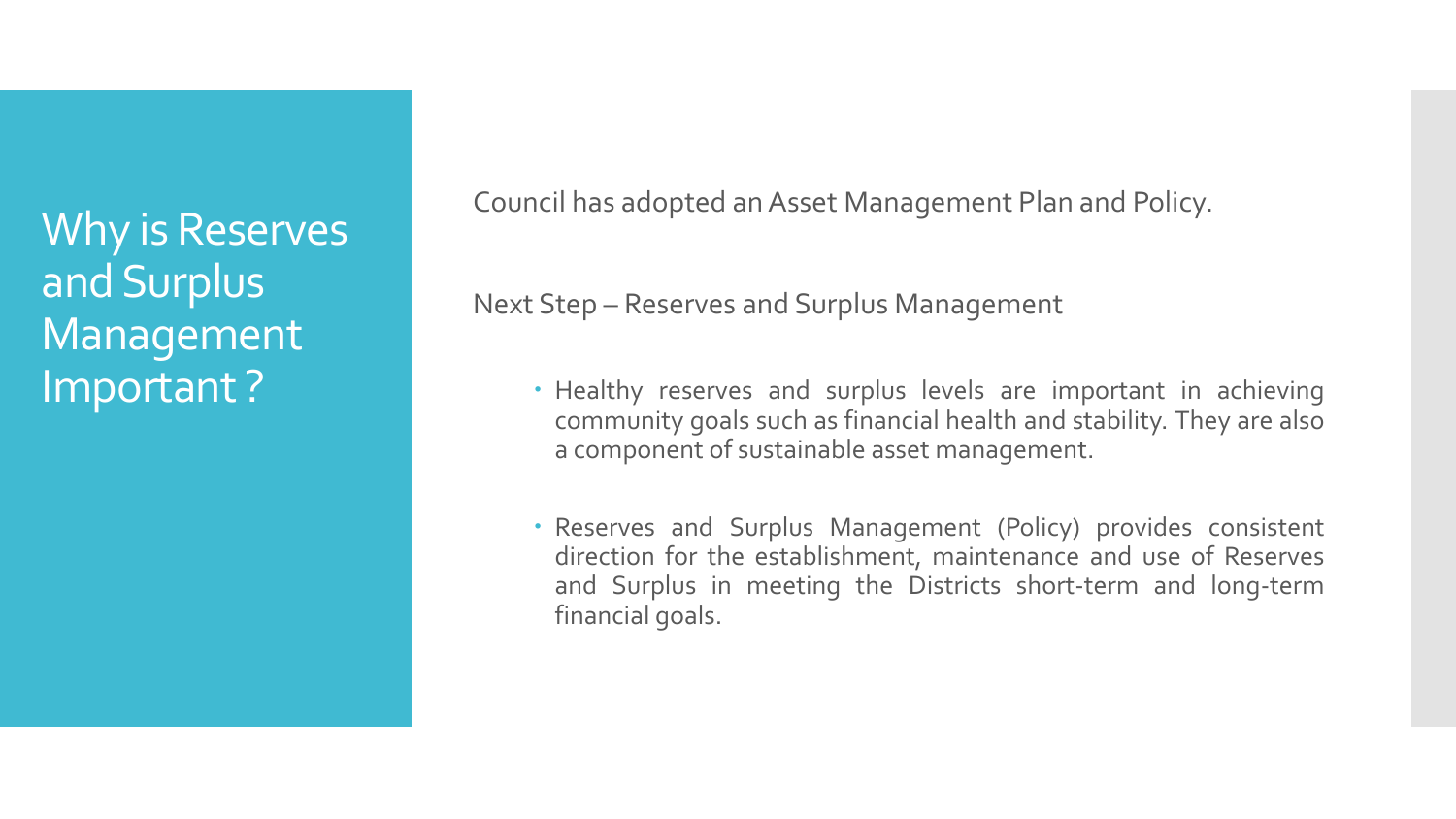What does Reserves and Surplus Management Provide ?

The Reserves and Surplus framework is focused on providing:

- Long-term Financial Stability,
- Predictable Tax Levies,
- Contingencies for Operating Emergencies,
- Safeguard and Maintain Existing Assets, and
- Finance New Capital Assets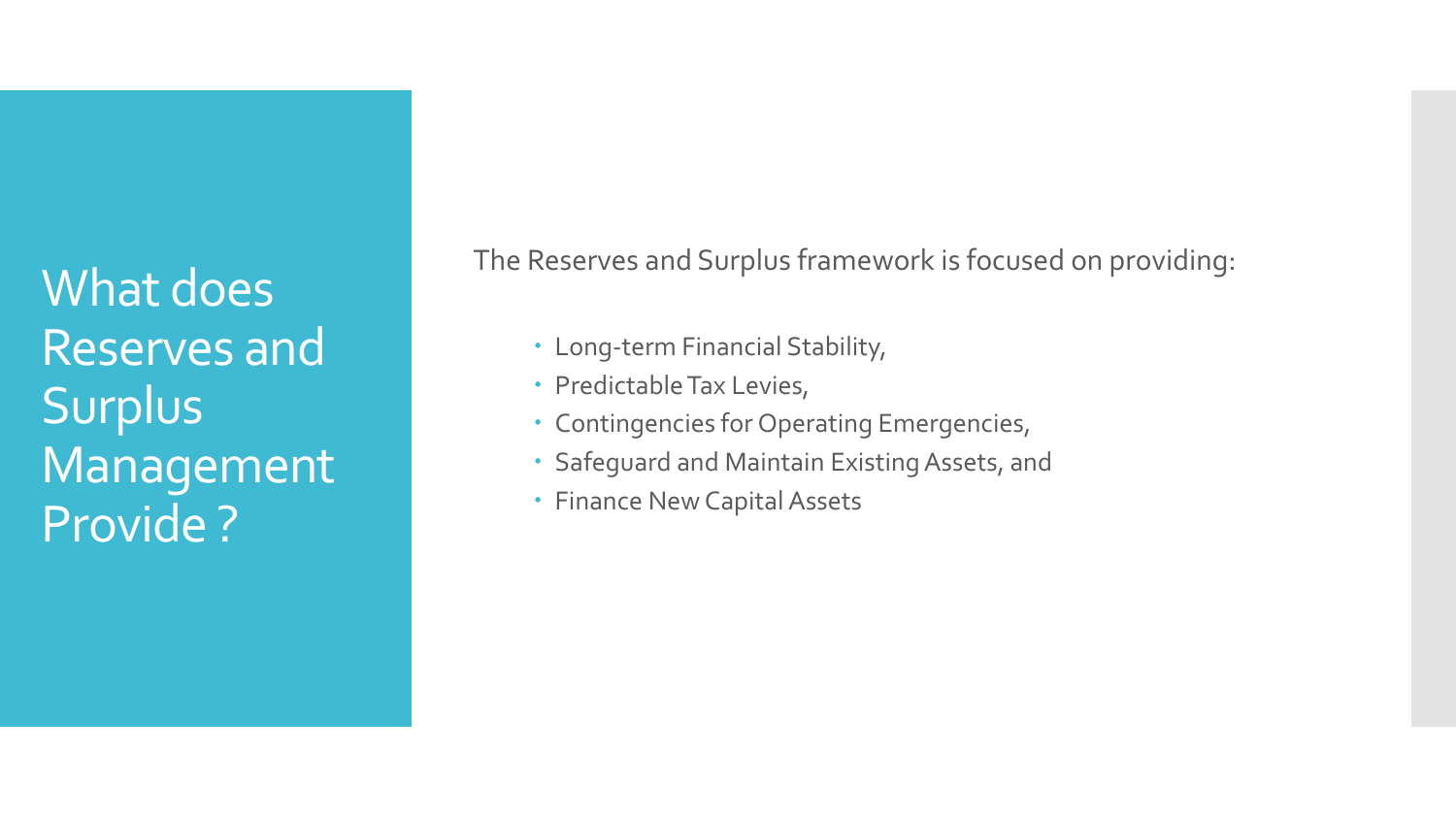Reserves and Surplus **Principles** 

**Using four fundamental principles:**

- The District will strive to be proactive in terms of financial health and stability;
- Reserves and surplus goals will be consistent with The Districts longer-term financial plan and Sustainable Asset Management Plan;
- Actual reserves and surplus balances will be benchmarked with other jurisdictions and with pre-determined targets on an ongoing basis to gauge whether financial health is being achieved, and
- Annual disclosure of reserves and surplus (The Scorecard).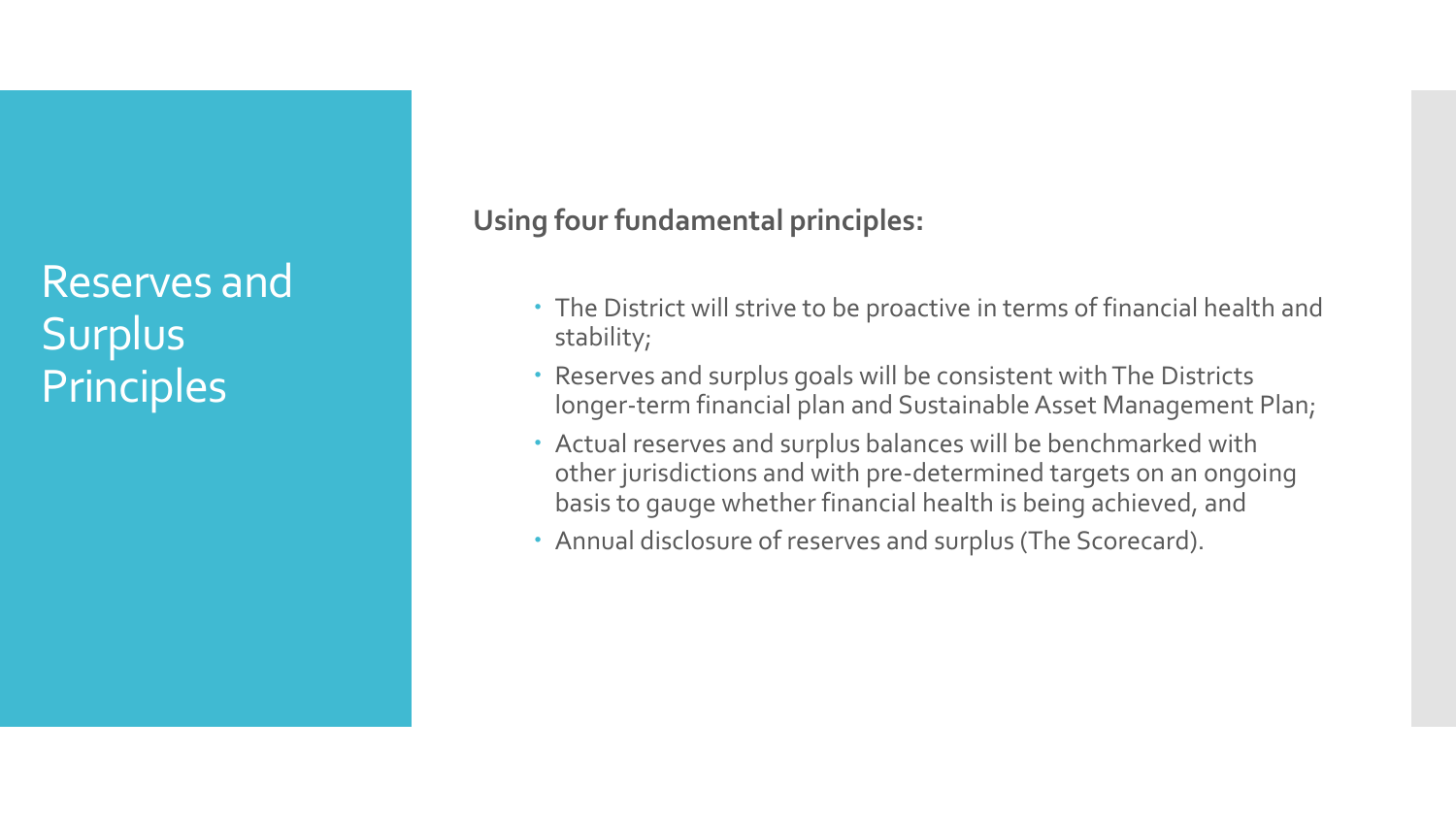## Reserves and Surplus

#### **OPERATING (WORKING) CAPITAL**

The District will maintain an Unappropriated Surplus balance in its General Operating Fund for working capital purposes, i.e. to provide for operating expenditures before property taxes and/or user fees are collected. Given the stability of District revenues and moderate level of financial risk a target of 6 months revenue (approx. \$1,400,000) is suggested.

#### **OPERATING RESERVE FUNDS – CONTINGENCIES and PROJECTS**

- Financial Stabilization Reserve Fund A range of between one month's revenue \$231,000 (minimum) and two months revenue \$463,000 (Optimal) is suggested. This will provide Council with the flexibility to fund projects from time to time and to cover unexpected emergencies if they occur.
- Snow Contingency Reserve Fund A range of between \$75,000 and \$150,000 to provide a reasonable contingency for significant winter snow events is suggested.
- Westshore Recreation Reserve Fund no specific level identified.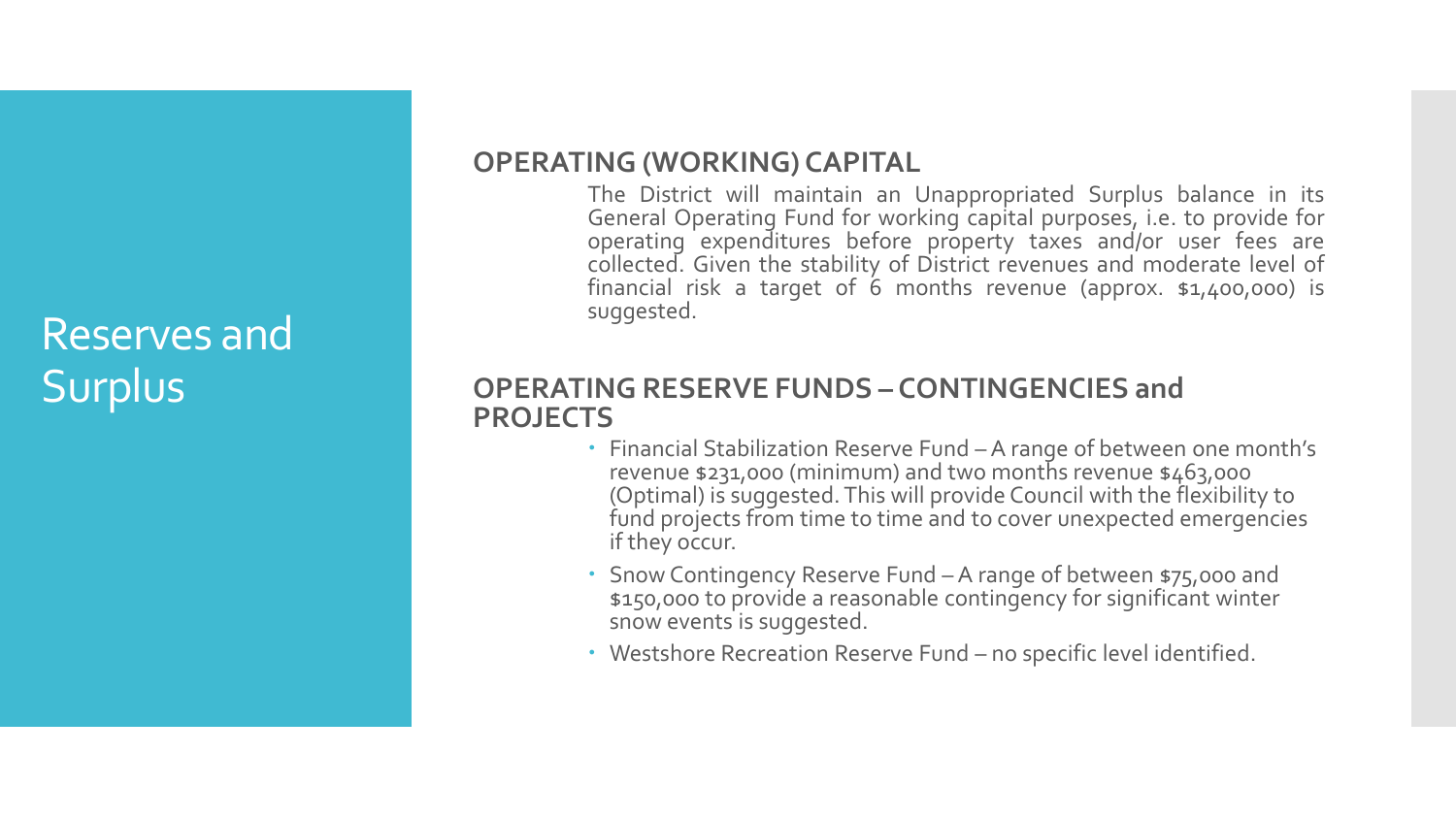## Reserves and Surplus

#### **STATUTORY RESERVE FUNDS – INFRASTRUCTURE and LAND**

These are reserves for the planned replacement of District assets, the purchase of land and a general capital reserve for future new capital priorities of Council.

- Community Works Gas Tax Reserve Fund
- Fire Buildings, Vehicles and Equipment Replacement Reserve Fund
- Municipal Buildings, Vehicles and Equipment Replacement Reserve Fund
- Heritage Structures Replacement Reserve Fund
- Community Hall Replacement Reserve Fund
- Park Facilities Replacement Reserve Fund
- Roads Replacement Reserve Fund
- Bridge Replacement Reserve Fund
- Groundwater and Drainage Reserve Fund
- General Capital Project Reserve Fund
- Parkland Acquisition and Development Reserve Fund
- Land Sale Reserve Fund